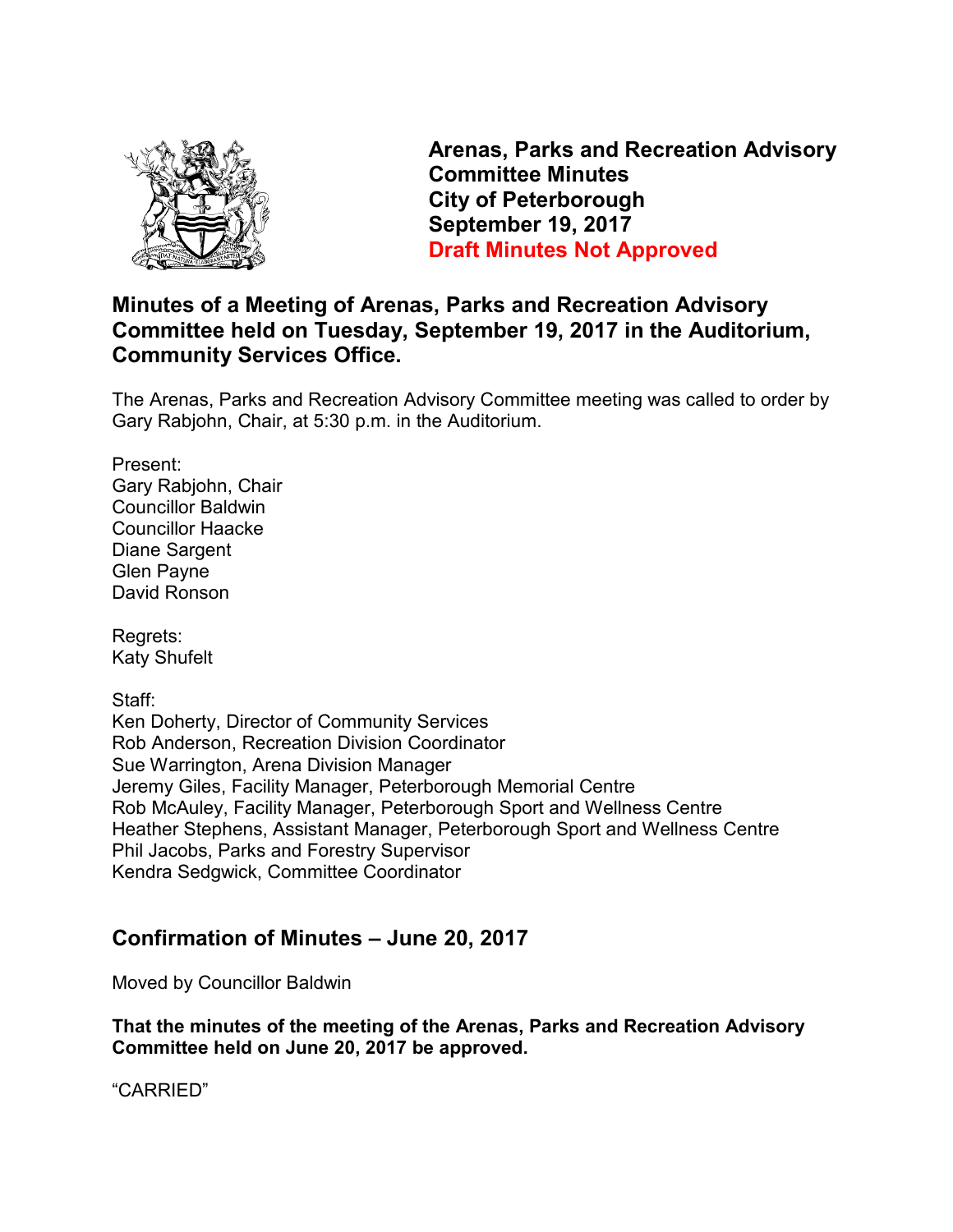#### **Disclosure of Pecuniary Interest**

There were no disclosures of Interest.

# **Consent Agenda**

No items were passed as part of the Consent Agenda.

### **Facility Manager, Peterborough Memorial Centre Report APRAC17-027 Peterborough Memorial Centre Venue Procedures**

Jeremy Giles, provided an overview to Report APRAC17-027.

Moved by Dane Sargent

**That the Arenas Parks and Recreation Advisory Committee (APRAC) approve the recommendation outlined in Report APRAC17-027 dated September 19, 2017, of the Peterborough Memorial Centre Facility Manager, as follows:** 

**That the presentation by the Peterborough Memorial Centre Facility Manager on updated Peterborough Memorial Centre Venue procedures be received for information.** 

"CARRIED"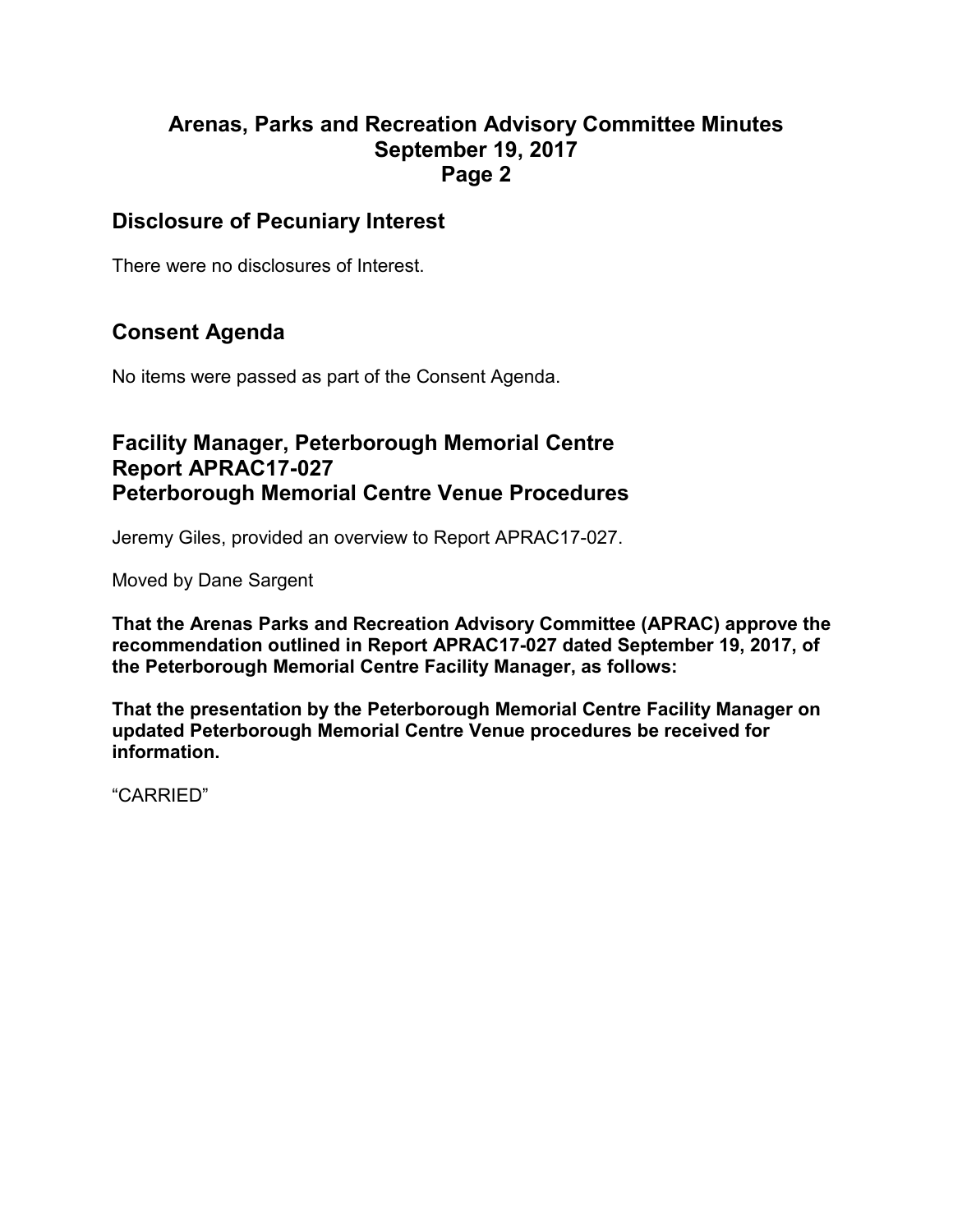#### **Facility Manager, Peterborough Sport & Wellness Centre Report APRAC17-030 Peterborough Sport & Wellness Centre Presentation**

Heather Stephens, Assistant Manager, Peterborough Sport and Wellness Centre, provided a presentation to Report APRAC17-030.

Moved by Councillor Haacke

**That the Arenas Parks and Recreation Advisory Committee approve the recommendation outlined in Report APRAC17-030 dated September 19, 2017, of the Facility Manager, Peterborough Sport and Wellness Centre, as follows:** 

**That the presentation by Heather Stephens, Assistant Manager, Peterborough Sport and Wellness Centre, be received for information.** 

"CARRIED"

## **Project Manager, Facilities and Planning Initiatives Report APRAC17-029 Nourish Peterborough Presentation – Talwood Community Garden**

Moved by Glen Payne

**That the Arenas Parks and Recreation Advisory Committee approve the recommendations outlined in Report APRAC17-029 dated September 19, 2017, of the Recreation Division Coordinator, as follows:** 

- **a) That a presentation by Jill Bishop from Nourish Peterborough be received as an update on the newly established community garden in Whitefield Park; and**
- **b) That the request to expand the existing community garden by 12 plots, and establish a pollinator garden and fruit trees in Whitefield Park, be approved.**

"CARRIED"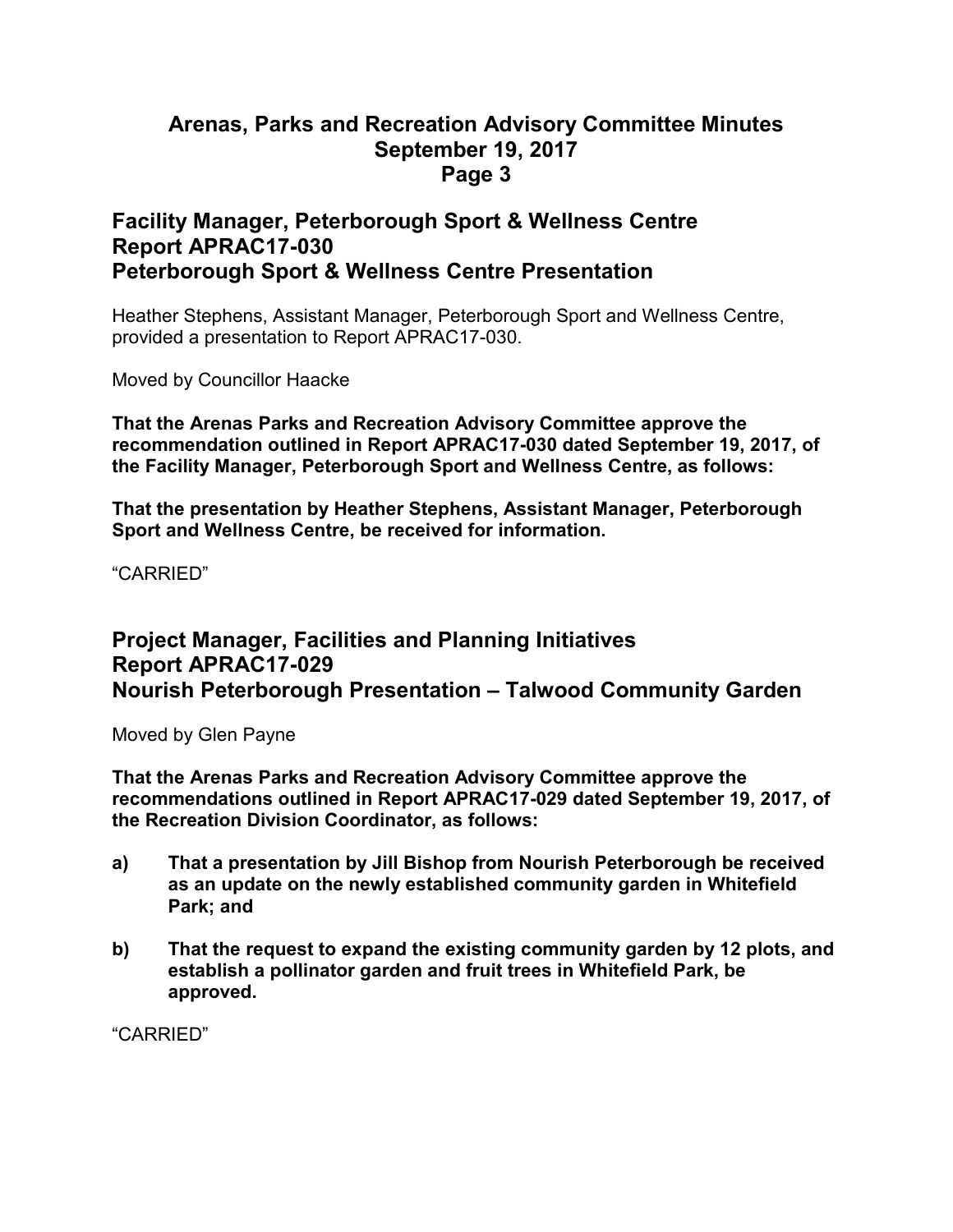#### **Recreation Division Coordinator Report APRAC17-031 Naming Process for the New Square at the Corner of Simcoe and Aylmer Streets**

Moved by Councillor Haacke

**That the Arenas Parks and Recreation Advisory Committee approve the recommendations outlined in Report APRAC17-031 dated September 19, 2017, of the Recreation Division Coordinator, as follows:** 

- **a) That a presentation by, Scott Elliott, the City's Corporate Sponsorship Coordinator on the process for naming the Square at Simcoe and Aylmer Streets be received for information; and**
- **b) That input be provided, as requested by the City's Corporate Sponsorship Coordinator.**

"CARRIED"

### **Recreation Division Coordinator Parks and Forestry Supervisor Report APRAC17-026 Trail Grooming in Jackson Park for Nordic Skiing – Reconsideration**

Moved by David Ronson

**That the Arenas Parks and Recreation Advisory Committee (APRAC) endorse the recommendations outlined in Report APRAC17-026 dated September 19, 2017, of the Recreation Division Coordinator, as follows:** 

**a) That APRAC endorse the City entering into an agreement with the Peterborough Nordic Club to allow the Club to groom the trail within Jackson Park for Nordic Skiing, on a trial basis for the 2017-2018 winter season; and**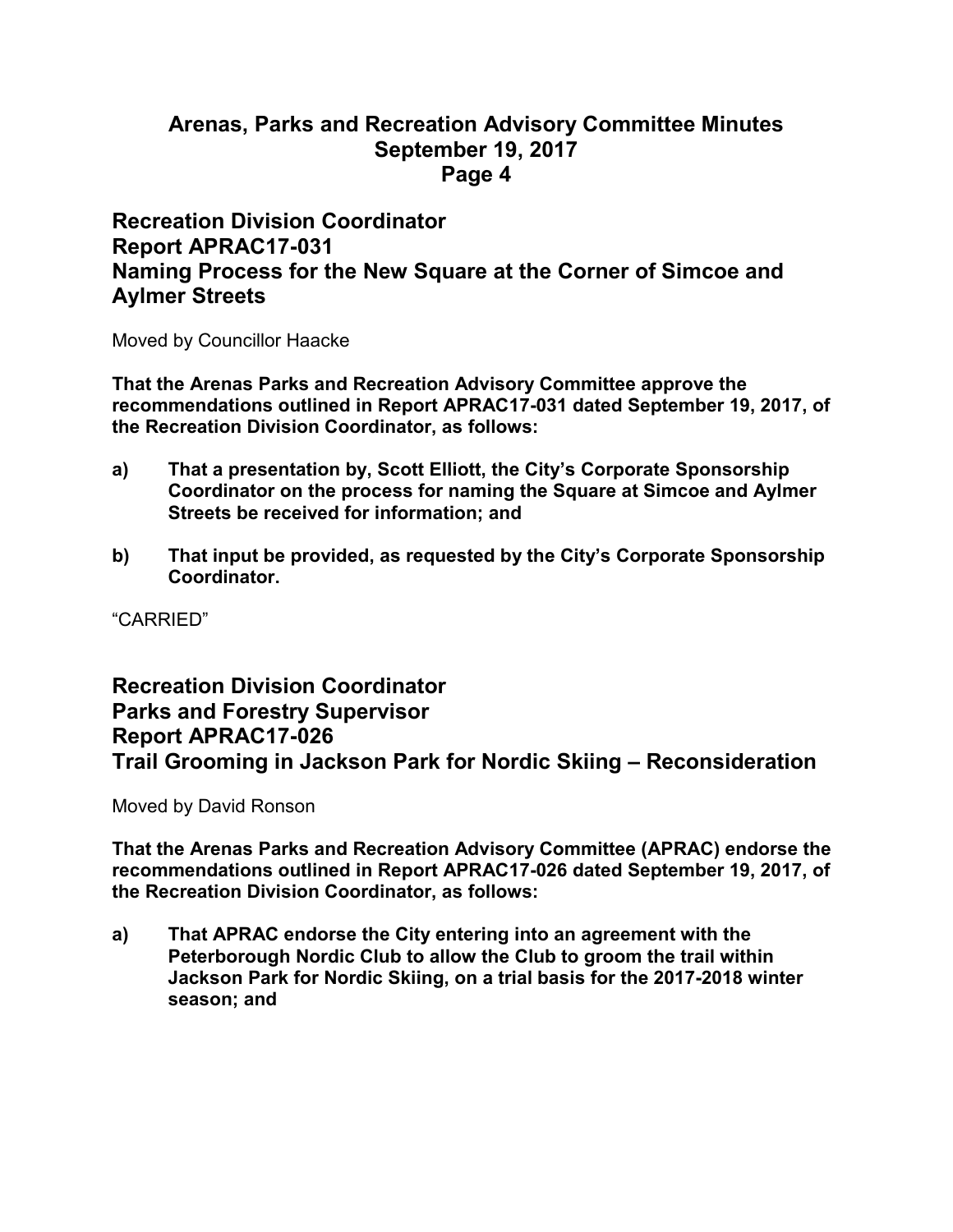**b) That the Peterborough Nordic Club not be permitted to begin grooming activities until all requirements identified within the agreement are confirmed to be in place, to the satisfaction of City Staff.** 

"CARRIED"

## **Arena Division Manager Report APRAC17-028 Arena Division Ice Allocation Policy Update**

Moved by Councillor Haacke

**That the Arenas Parks and Recreation Advisory Committee (APRAC) approve the recommendation outlined in Report APRAC17-028, dated September 19, 2017, of the Arena Division Manager, as follows:** 

**That the report be received for information.** 

"CARRIED"

#### **Correspondence**

#### **Urban Park Open House**

Moved by Glen Payne

#### **That the correspondence on the Urban Park Open House be received for information.**

"CARRIED"

#### **Other Business**

The Committee had a brief discussion regarding the Ontario Power Boat Racing Event held at Little Lake on September 16<sup>th</sup> and 17<sup>th</sup>.